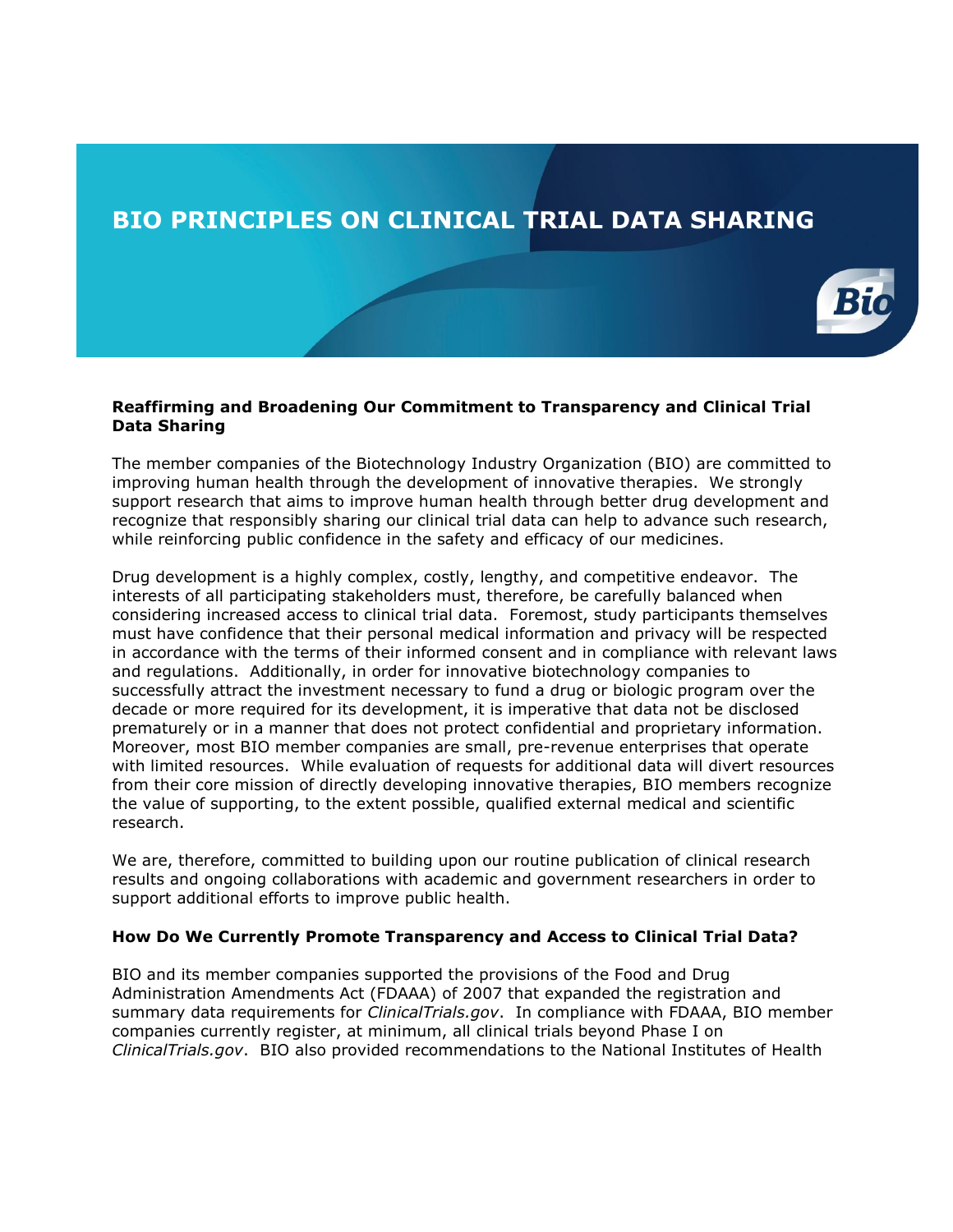(NIH), which was tasked with overseeing the expansion of *ClinicalTrials.gov* to include summary clinical trial data for certain unapproved products. $1$ 

In addition, BIO member companies already routinely publish their clinical trials in peerreviewed scientific journals and present their results at scientific meetings and workshops. A growing number of BIO member companies also voluntarily share patient-level clinical trial data through their own company-specific initiatives, as well as innovative public-private partnerships and consortia.

## **How Will We Increase Access to Clinical Trial Data, Moving Forward?**

As we explore new opportunities to broaden scientific discourse related to drug development, it is critical to ensure that studies designed to evaluate clinical data outside the expert review processes of health authorities have scientific merit and can enhance the treatment and safety of patients. BIO member companies are committed to responsibly, consistently, and transparently providing qualified researchers with clinical trial data beyond those normally shared proactively with the public. We will ensure that all fulfilled requests have scientific merit, protect patient privacy, and promote biomedical innovation.

Toward these ends, BIO member companies will honor, at minimum, the following commitments:

- **1. Registering Clinical Trials:** BIO member companies will register all companysponsored clinical trials conducted in patients in an appropriate public registry, such as *ClinicalTrials.gov* or the European Clinical Trials Database (EudraCT).
- **2. Summarizing the Results of Clinical Trials:** BIO member companies will post technical summary results in a clinical trials database as follows:
	- (a) *For approved products*, all company-sponsored clinical trials testing both safety and efficacy in patients, regardless of whether their outcomes are positive or negative; and
	- (b) *For products discontinued in development for all indications because of safety concerns*, all pivotal company-sponsored clinical trials testing both safety and efficacy in patients, regardless of whether their outcomes are positive or negative.
- **3. Publishing Clinical Trials:** BIO member companies will submit for publication in the scientific literature, or otherwise make available to the scientific community (*i.e.*, on a company-sponsored website, at an appropriate scientific conference, *etc*.), the results of all company-sponsored Phase 3 clinical trials and clinical studies of significant medical importance regardless of whether their outcomes are positive or negative.
- **4. Providing Factual Summaries of Clinical Trials to Research Participants:** BIO member companies will work with regulators to adopt a framework for developing and sharing factual summaries of clinical trial results with research participants.

 $\overline{a}$ 

 $1$  BIO Comments on Expansion of the Clinical Trial Registry and Results Data Bank (2009) <http://www.bio.org/sites/default/files/20090622.pdf>